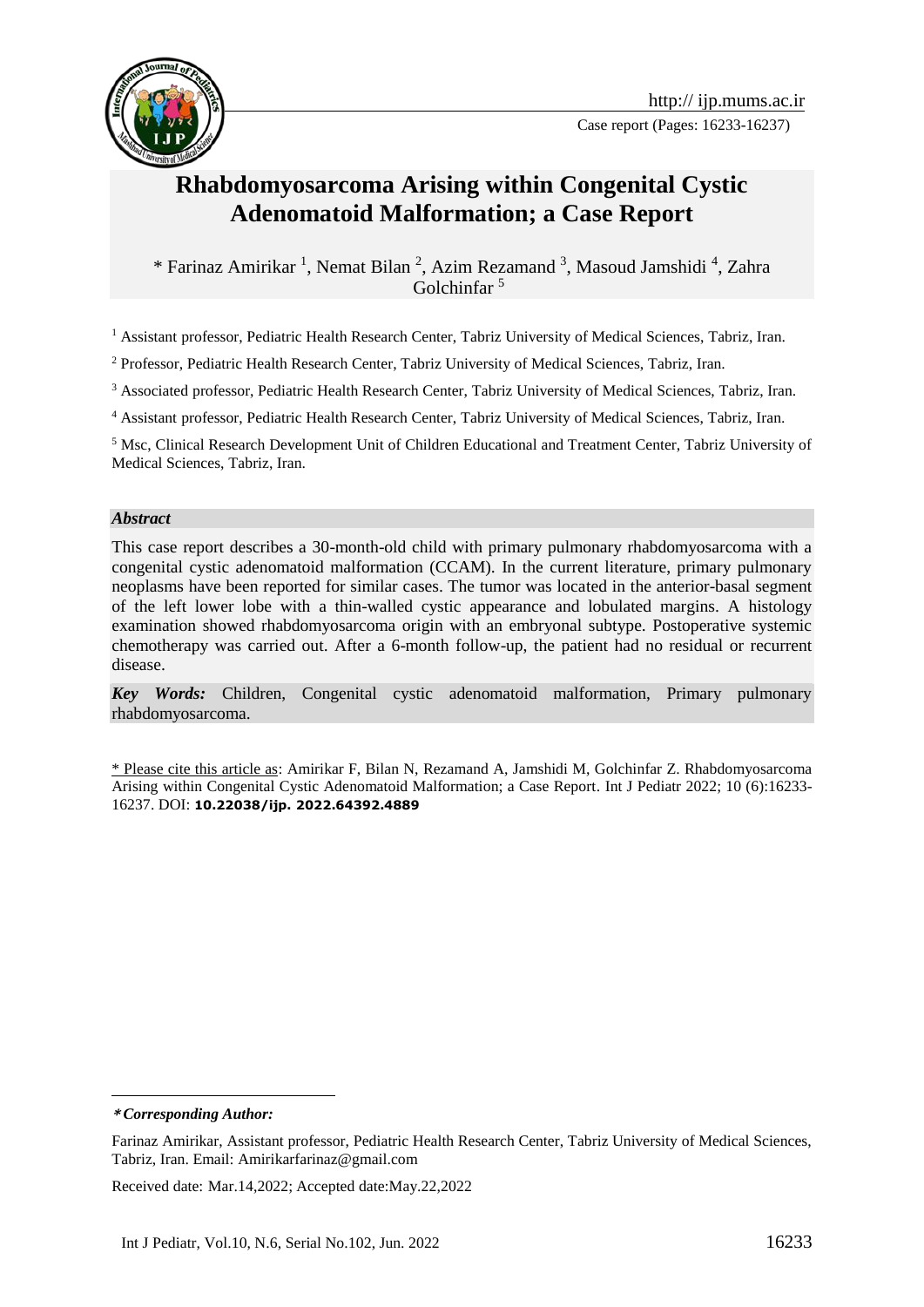#### **1- INTRODUCTION**

Primary pulmonary rhabdomyosarcoma (RMS) is a rare neoplasm among primary pulmonary neoplasms, accounting for only 4.4% of childhood pulmonary neoplasms with a prevalence of 0.5% in the world (1). This is a very rare condition and is usually reported as isolated case reports. RMS is the most common soft tissue sarcoma in childhood that its location in the lung is very unusual (2). This tumor is of obscure etiology but has been correlated with congenital pulmonary malformations (3). We report a case of rhabdomyosarcoma arising within congenital cystic adenomatoid malformation in a 2-year-old child.

#### **2- CASE PRESENTATION**

This case is a 30-month-old child resulting from a twin and term pregnancy. In the perinatal ultrasound evaluation, the probability of a diaphragmatic hernia had been reported for this fetus. The infant was discharged with normal Apgar after birth, and the other twin had a normal clinical examination.

In a 6-month follow-up, lung X-ray and CT scan showed that CPAM was diagnosed for the child according to the cystic appearance (**Fig. 1**). According to the diagnosis, the surgery plan was intended for the patient. Yet, the parent's refusal for surgical operation led to selfsatisfy discharge of the patient.



**Fig. 1:** Chest x-ray and CT scan of the patient in the 6-month follow-up after birth

Then, the patient was admitted to our center with symptoms of fever and cough. The lung's chest X-ray and CT scan showed a possible pleural effusion pattern (**Fig. 2**). In CT Scan images, there was a thin-walled cystic lesion with lobulated margins in the anterior-basal segment of the left lower lobe,based on which CPAM type IV or could be diagnosed. Also, large multicyclic mass with enhancing septae and some enhanced solid nodules was seen, occupying the left hemithorax, partially sparing the lung apex that causes contra-lateral midline shifting with no bony destruction.

So, for further evaluation and treatment, the child was hospitalized. The patient had no clinical symptoms until one week before admission and had no history of hospitalization.

Because of the aggravation of respiratory distress, the patient was admitted to the PICU. The mass was excised because of the relationship between CCAM and Blastoma Pleuropulmonary, especially type IV of CCAM. But, because of the solid component of the tissue, the response rate to treatment was significantly lower. Also, in a pathology study conducted on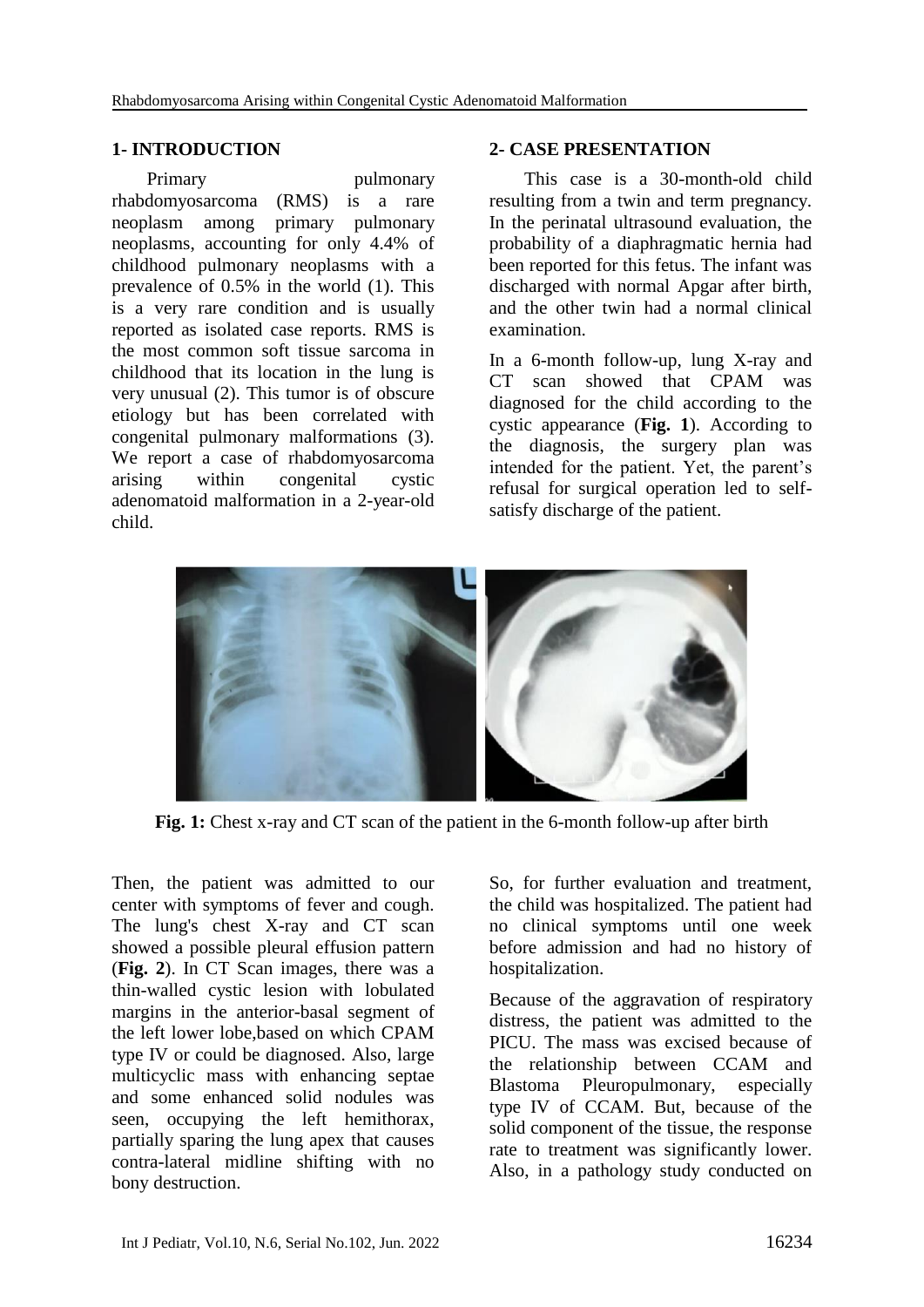tissue excised (**Fig. 3**), rhabdomyosarcoma was diagnosed, which is one of the rare cases within CPAM. In immunohistochemistry evaluations, we observed positive markers of Vimentin, Desmin and MYOD that were in favor of

rhabdomyosarcoma diagnosis. Postoperative systemic chemotherapy was carried out. After a 6-month follow-up, the patient had not any residual or recurrent disease.



**Fig. 2:** Chest x-ray and CT scan of the patient in our center



**Fig. 3:** Pathology evaluation of the mass considering rhabdomyosarcoma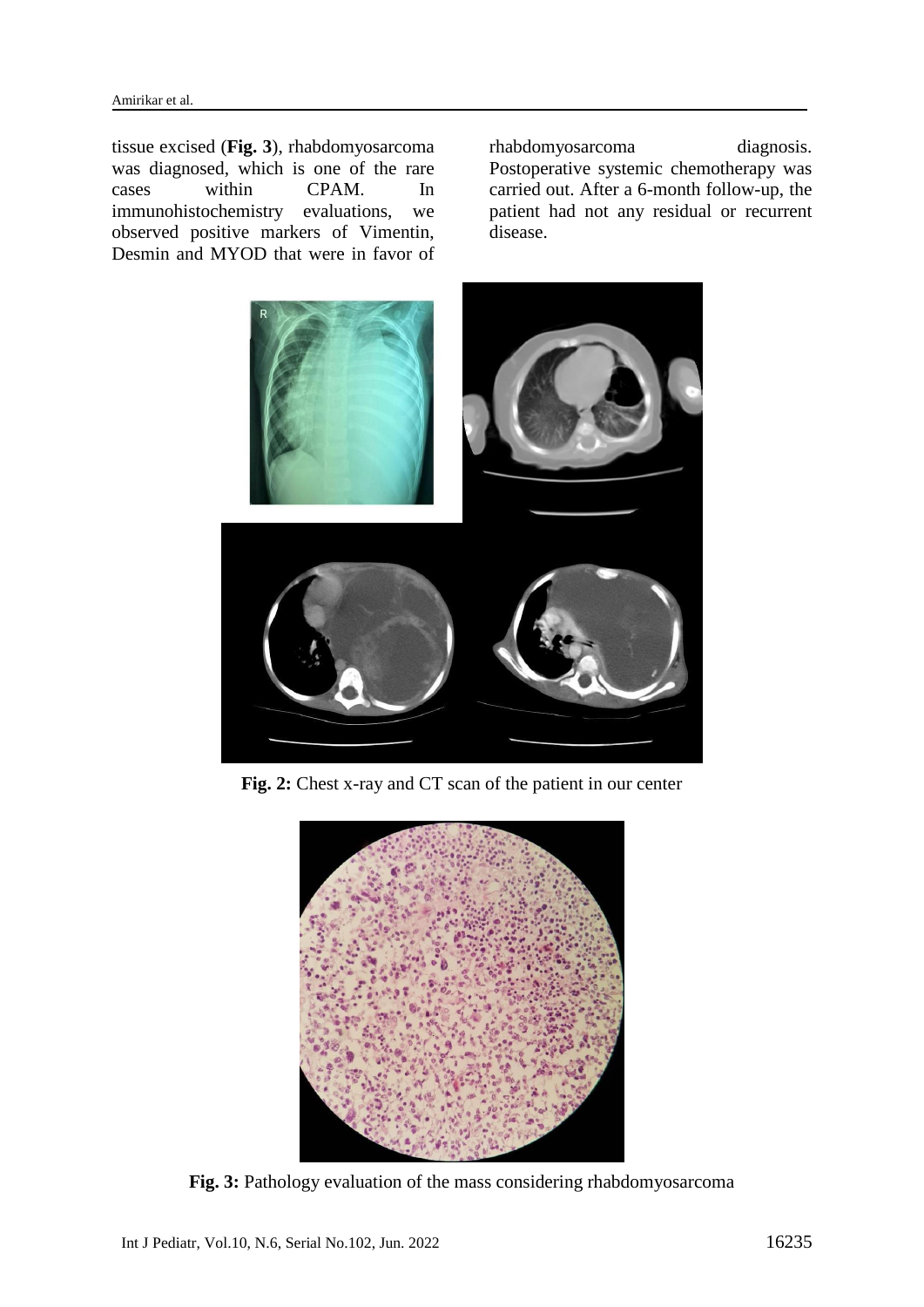## **3- DISCUSSION**

Rhabdomyosarcoma in childhood is the most common soft tissue sarcoma and commonly occurs in the head, neck, head, and urogenital organs. Nevertheless, primary pulmonary neoplasms are unusual in the pediatric age groups; so, RMS of lung tissue is one of the rarest ones. As mentioned, it accounts for only 0.5% of childhood RMS (3). Moreover, this tumor is a primitive mesenchymal tumor with skeletal differentiation and poor prognosis in children (4). As we know from recent evidence, RMS is strongly associated with CCAM, but some authors reported that it might also occur in healthy children. By the way, the etiology of primary pulmonary RMS is still unknown.

We have two main hypotheses for its origin: First, considering the common association of RMS with pulmonary malformations such as cystic adenomatosis reported in previous studies, it might have been originated from heterotopic islets of striated muscle, and second, in the absence of congenital abnormalities, it might have been developed from metaplastic changes in uncommitted mesenchymal cells (5).

Lung neoplasms can usually present as a cough, respiratory distress, hemoptysis, chest pain, and/or recurrent pneumonitis; and we can expect the same symptoms for RMS (1). Our patient also had fever and cough symptoms. Spontaneous pneumothorax has been reported in RMS cases that can grow in the presence of CCAM (6).

The main differential diagnoses in patients with this condition are lymphoma, pleuropulmonary blastoma, malignant peripheral nerve sheath tumors (MPNST), primitive neuroectodermal tumors (PNET)/EWING, and neuroblastoma. In RMS, we cannot see blastema, anaplastic and epithelial components in pleuropulmonary blastoma. In immunohistochemistry evaluations, among

other differential diagnoses, the nuclear positivity for MyoD1 and myogenin is specific for RMS that was positive in our patient.

Hafiz et al. (2021) studied a primary pulmonary alveolar RMS and in their review of literature identified 32 cases reported from 1970 to 2021 with a primary pulmonary RMS in the pediatric age group (7). The first pediatric case of primary RMS was reported by Fallon et al. in a sixyear-old girl in 1970 (6). Our patient is 30 months old, while most of the other reported cases were in an age range of 5 months to 16 years old. However, our case symptoms represent the 33 cases with RMS arising within CCAM from 1970 until now. Among the similar cases, nine of them developed in a background of CCAM, while the others set in a normal lung (7).

## **4- CONCLUSION**

RMS with the primary pulmonary feature is rare in childhood and exhibits aggressive behaviors. Therefore, RMS should be included in any lung mass differential diagnosis with small round blue cell morphology. Moreover, it is necessary to exclude metastatic RMS from other sites with clinical and radiological assessment. In addition to RMS, other differential diagnoses that should be considered for lung mass are lymphoma, pleuropulmonary blastoma, PNET/EWING, neuroblastoma, and MPNST.

### **5- REFERENCES**

1. Hancock BJ, Di Lorenzo M, Youssef S, Yazbeck S, Marcotte J-E, Collin P-P. Childhood primary pulmonary neoplasms. Journal of pediatric surgery. 1993; 28(9):1133-6.

2. Doladzas T, Arvelakis A, Karavokiros IG, Gougou Die, Pikoulis E, Patsouris E, et al. Primary rhabdomyosarcoma of the lung arising over cystic pulmonary